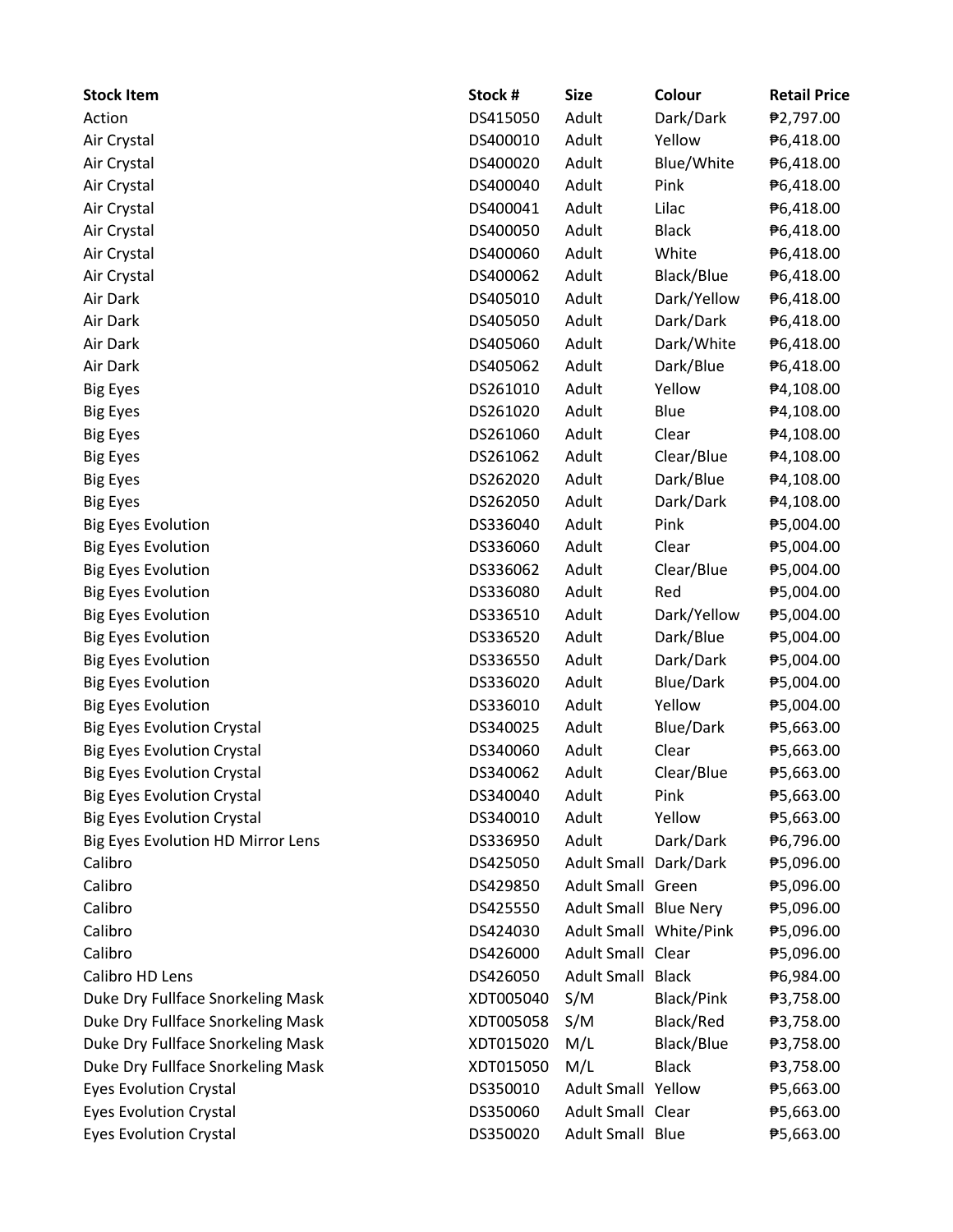| <b>Stock Item</b>               | Stock #         | <b>Size</b>               | Colour                  | <b>Retail Price</b> |
|---------------------------------|-----------------|---------------------------|-------------------------|---------------------|
| <b>Eyes Evolution Crystal</b>   | DS350040        | <b>Adult Small Pink</b>   |                         | ₱5,663.00           |
| <b>Eyes Evolution Crystal</b>   | DS350041        | Adult Small Clear/Lilac   |                         | ₱5,663.00           |
| <b>Eyes Evolution Crystal</b>   | DS350080        | Adult Small Red           |                         | ₱5,663.00           |
| <b>Eyes Evolution Dark</b>      | DS355010        |                           | Adult Small Dark/Yellow | ₱5,663.00           |
| <b>Eyes Evolution Dark</b>      | DS355020        | Adult Small Dark/Blue     |                         | ₱5,663.00           |
| <b>Eyes Evolution Dark</b>      | DS355098        | Adult Small Camou         |                         | ₱5,663.00           |
| <b>Eyes Evolution Dark</b>      | DS355050        | Adult Small Dark/Dark     |                         | ₱5,663.00           |
| F1 Mask                         | ZDN282000       | Adult                     | <b>Black</b>            | ₱4,342.00           |
| F1 Mask                         | ZDN284000       | Adult                     | Pink                    | ₱4,342.00           |
| F1 Mask                         | ZDN281000       | Adult                     | Clear                   | ₱4,342.00           |
| F1 Mask                         | ZDN283000       | Adult                     | White                   | ₱4,342.00           |
| F1 Mask                         | ZDN284100       | Adult                     | Lilac                   | ₱4,342.00           |
| F1 Mask                         | ZDN281010       | Adult                     | Yellow                  | ₱4,342.00           |
| F1 Mask                         | ZDN281020       | Adult                     | Blue                    | ₱4,342.00           |
| F1 Mask                         | ZDN281051       | Adult                     | Silver                  | ₱4,342.00           |
| F1 Small Fit                    | ZDN311020       | Adult Small Blue          |                         | ₱4,342.00           |
| F1 Small Fit                    | ZDN311010       | <b>Adult Small Yellow</b> |                         | ₱4,342.00           |
| F1 Small Fit                    | ZDN311041       | Adult Small Lilac         |                         | ₱4,342.00           |
| F1 Small Fit                    | ZDN311040       | <b>Adult Small Pink</b>   |                         | ₱4,342.00           |
| Focus                           | DS241010        | Adult                     | Yellow                  | ₱4,108.00           |
| Focus                           | DS241020        | Adult                     | Blue                    | ₱4,108.00           |
| Focus                           | DS241040        | Adult                     | Pink                    | ₱4,108.00           |
| Focus                           | DS241060        | Adult                     | Clear                   | ₱4,108.00           |
| Focus                           | DS241063        | Adult                     | Aquamarine              | ₱4,108.00           |
| Focus                           | DS242020        | Adult                     | Dark/Blue               | ₱4,108.00           |
| Focus                           | DS242050        | Adult                     | Dark/Dark               | ₱4,108.00           |
| <b>Fullface Snorkeling Mask</b> | R10GL/XLBK L/XL |                           | <b>Black</b>            | ₱3,054.00           |
| <b>Fullface Snorkeling Mask</b> | R10GS/MBU S/M   |                           | Blue                    | ₱3,054.00           |
| <b>Fullface Snorkeling Mask</b> | K10XSPK         | XS                        | Pink                    | ₱3,054.00           |
| <b>GoMask Blue</b>              | <b>MA560BU</b>  |                           | Blue                    | ₱5,367.00           |
| Gomask Ironman                  | MA610RM         | Adult                     | <b>Black</b>            | ₱8,816.00           |
| Ikarus Black/Blue               | DN235020        | Adult                     | Black/Blue              | ₱1,238.00           |
| Ikarus Black/Pink               | DN235040        | Adult                     | <b>Black/Pink</b>       | ₱1,238.00           |
| Ikarus Black/Red                | DN235080        | Adult                     | Black/Red               | ₱1,238.00           |
| Ikarus Black/Silver             | DN235051        | Adult                     | Black/Silver            | ₱1,238.00           |
| Ikarus Black/Yellow             | DN235010        | Adult                     | Black/Yellow            | ₱1,238.00           |
| Ikarus Blue                     | DN232121        | Adult                     | Blue                    | ₱1,238.00           |
| Ikarus Dark/Clear               | DN235000        | Adult                     | Dark/Clear              | ₱1,238.00           |
| Ikarus Orange                   | DN230285        | Adult                     | Orange                  | ₱1,238.00           |
| <b>Ikarus Pink</b>              | DN234242        | Adult                     | Pink                    | ₱1,238.00           |
| <b>Ikarus Yellow</b>            | DN230210        | Adult                     | Yellow                  | ₱1,238.00           |
| Liberty                         | DS390010        | Adult                     | Yellow                  | ₱2,546.00           |
| Liberty                         | DS390020        | Adult                     | Blue                    | ₱2,546.00           |
| Liberty                         | DS390050        | Adult                     | Dark                    | ₱2,546.00           |
| Liberty                         | DS395050        | Adult                     | Dark/Dark               | ₱2,546.00           |
| Liberty                         | DS395010        | Adult                     | Dark/Yellow             | ₱2,546.00           |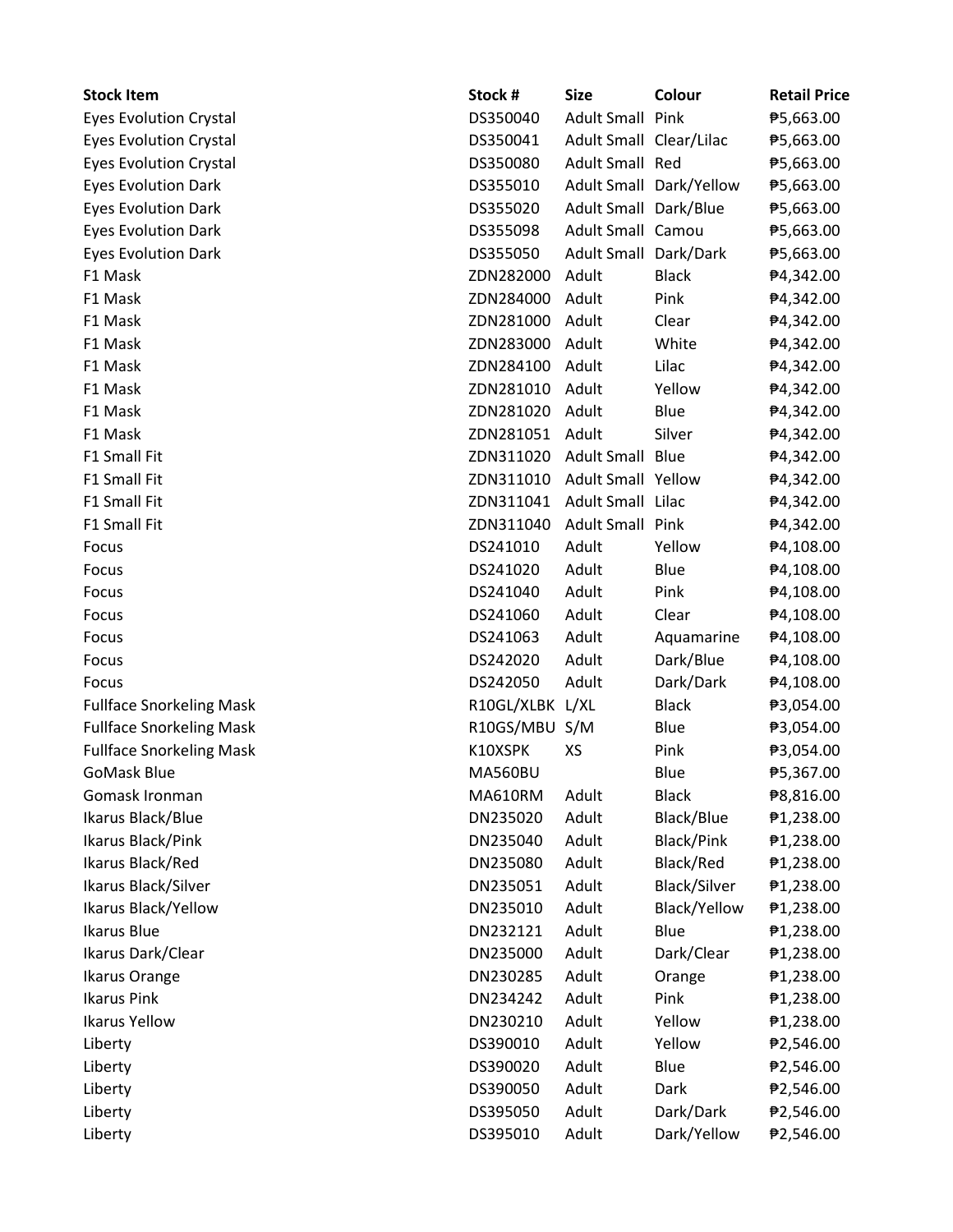| <b>Stock Item</b>                                | Stock #  | <b>Size</b>               | Colour                  | <b>Retail Price</b> |
|--------------------------------------------------|----------|---------------------------|-------------------------|---------------------|
| Liberty                                          | DS395020 | Adult                     | Dark/Blue               | ₱2,546.00           |
| Liberty                                          | DS395080 | Adult                     | Dark/Red                | ₱2,546.00           |
| Lince                                            | DS311010 | <b>Adult Small Yellow</b> |                         | ₱4,342.00           |
| Lince                                            | DS311020 | <b>Adult Small Blue</b>   |                         | ₱4,342.00           |
| Lince                                            | DS311040 | Adult Small Pink          |                         | ₱4,342.00           |
| Lince                                            | DS311063 |                           | Adult Small Aquamarine  | ₱4,342.00           |
| Lince                                            | DS311030 |                           | Adult Small White/Lilac | ₱4,342.00           |
| Lince                                            | DS312050 | Adult Small Dark/Dark     |                         | ₱4,342.00           |
| Marea                                            | DN285050 | Adult                     | Dark/Dark               | ₱2,596.00           |
| Marea                                            | DN281010 | Adult                     | Yellow                  | ₱2,596.00           |
| Marea                                            | DN281020 | Adult                     | Blue                    | ₱2,596.00           |
| Marea                                            | DN281040 | Adult                     | Pink                    | ₱2,596.00           |
| Marea Jr                                         | DN283020 | Junior                    | Blue                    | ₱2,220.00           |
| Marea Jr                                         | DN283040 | Junior                    | Pink                    | ₱2,220.00           |
| Marea Jr                                         | DN283010 | Junior                    | Yellow                  | ₱2,220.00           |
| Marea Jr                                         | DN283041 | Junior                    | Clear/Lilac             | ₱2,220.00           |
| Marea Jr with Coloured Skirt                     | DN284010 | Junior                    | Yellow/White            | ₱2,454.00           |
| Marea Jr with Coloured Skirt                     | DN284020 | Junior                    | Blue/White              | ₱2,454.00           |
| Marea Jr with Coloured Skirt                     | DN284041 | Junior                    | Lilac/White             | ₱2,454.00           |
| Marea with Coloured Skirt                        | DN282010 | Adult                     | Yellow                  | ₱2,642.00           |
| Marea with Coloured Skirt                        | DN282020 | Adult                     | Blue                    | ₱2,642.00           |
| Marea with Coloured Skirt                        | DN282041 | Adult                     | Lilac                   | ₱2,642.00           |
| Matrix                                           | DS301010 | Adult                     | Yellow                  | ₱4,342.00           |
| Matrix                                           | DS301020 | Adult                     | Blue                    | ₱4,342.00           |
| Matrix                                           | DS301063 | Adult                     | Aquamarine              | ₱4,342.00           |
| Matrix                                           | DS301060 | Adult                     | Clear                   | ₱4,342.00           |
| Matrix                                           | DS302050 | Adult                     | Dark/Dark               | ₱4,342.00           |
| Metis                                            | US410010 | <b>Adult Small Yellow</b> |                         | ₱2,939.00           |
| Metis                                            | US410020 | Adult Small Blue          |                         | ₱2,939.00           |
| Metis                                            | US410340 | Adult Small White/Pink    |                         | ₱2,939.00           |
| <b>Metis</b>                                     | US411500 | Adult Small Dark/Dark     |                         | ₱2,939.00           |
| Metis Hd Mirror Lenses                           | US411050 | <b>Adult Small</b>        | Dark/Mirror             | ₱2,939.00           |
| Moon Kid                                         | DN200620 | Junior                    | Blue                    | ₱1,887.00           |
| Moon Kid                                         | DN200698 | Junior                    | Green                   | ₱1,887.00           |
| Moon Kid                                         | DN200641 | Junior                    | Lilac                   | ₱1,887.00           |
| Moon Kid                                         | DN200680 | Junior                    | Red                     | ₱1,887.00           |
| Moon Kid                                         | DN200667 | Junior                    | Lime                    | ₱1,887.00           |
| Moon Kid Mask Colorama Sil Light Blue/frame Lime | DN200720 | Junior                    | Blue/Lime               | ₱1,887.00           |
| Moon Kid Mask Colorama Sil Pink/frame Lilac      | DN200740 | Junior                    | Pink/Lilac              | ₱1,887.00           |
| Nano Crystal                                     | DS360010 | <b>Adult Small Yellow</b> |                         | ₱6,230.00           |
| Nano Crystal                                     | DS360020 | <b>Adult Small Blue</b>   |                         | ₱6,230.00           |
| Nano Crystal                                     | DS360040 | Adult Small Pink          |                         | ₱6,230.00           |
| Nano Crystal                                     | DS360041 | Adult Small Clear/Lilac   |                         | ₱6,230.00           |
| Nano Crystal                                     | DS360060 | Adult Small Clear         |                         | ₱6,230.00           |
| Nano Dark                                        | DS365098 |                           | Adult Small Camou/Green | ₱6,230.00           |
| Nano Dark                                        | DS365097 |                           | Adult Small Camou/Brown | ₱6,230.00           |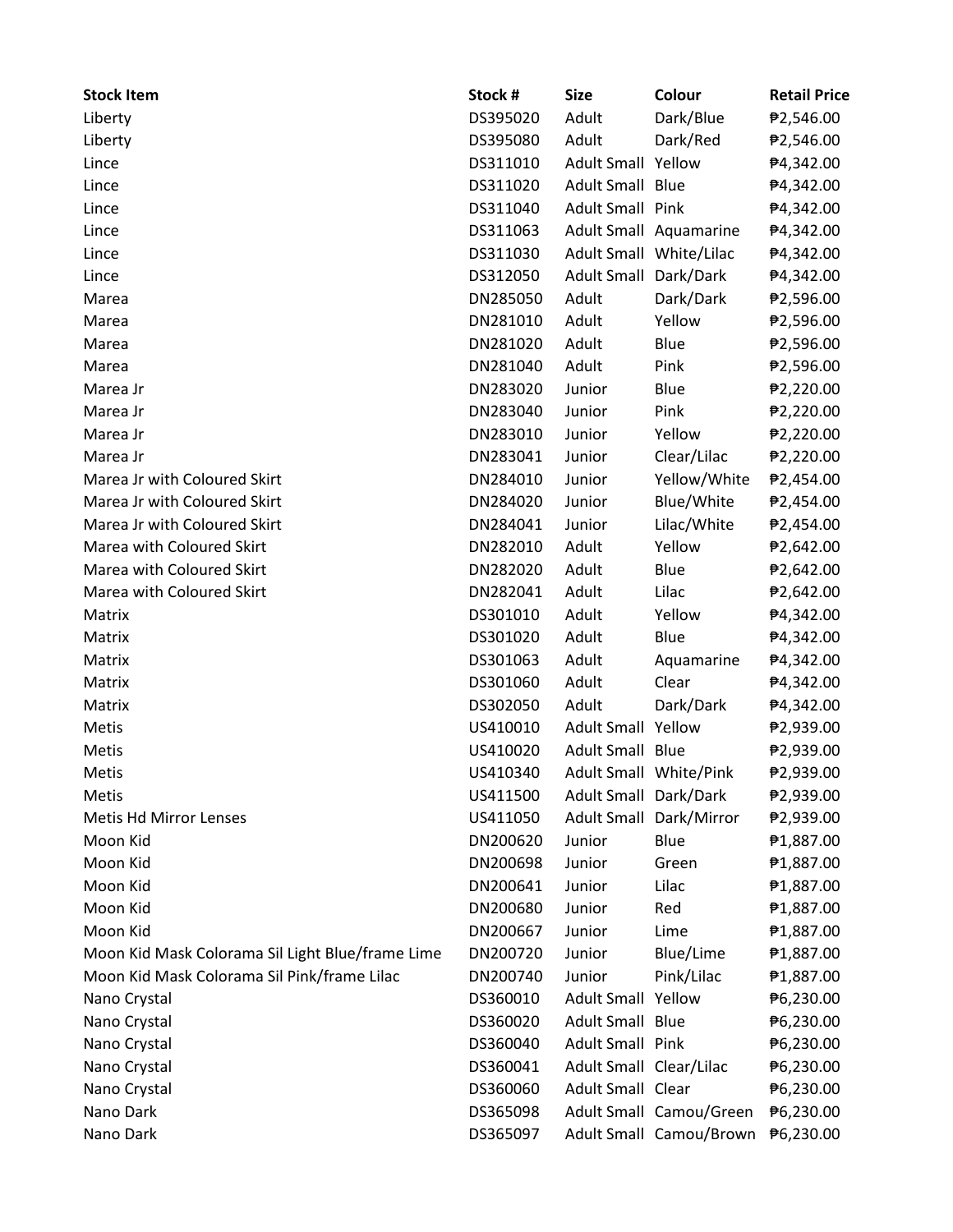| <b>Stock Item</b>       | Stock #          | <b>Size</b>               | Colour                 | <b>Retail Price</b> |
|-------------------------|------------------|---------------------------|------------------------|---------------------|
| Nano Dark               | DS365550         | <b>Adult Small</b>        | <b>Blue Nery</b>       | ₱6,230.00           |
| Nano Dark               | DS365050         | Adult Small Dark/Dark     |                        | ₱6,230.00           |
| Nano Hd Mirror Lens     | DS366050         | <b>Adult Small</b>        | Dark/Dark              | ₱7,551.00           |
| Ocean                   | DN295050         | Adult                     | <b>Black</b>           | ₱2,880.00           |
| Ocean                   | DN291063         | Adult                     | Aquamarine             | ₱2,880.00           |
| Ocean                   | DN291060         | Adult                     | Clear                  | ₱2,880.00           |
| Ocean                   | DN291050         | Adult                     | Clear/Dark             | ₱2,880.00           |
| Onda                    | DN207150         | Adult                     | Dark/Dark              | ₱2,220.00           |
| Onda                    | DN207010         | Adult                     | Yellow                 | ₱2,220.00           |
| Onda                    | DN207020         | Adult                     | Blue                   | ₱2,220.00           |
| Onda                    | DN207040         | Adult                     | Pink                   | ₱2,220.00           |
| Penta                   | DS321010         | Adult                     | Yellow                 | ₱4,058.00           |
| Penta                   | DS321020         | Adult                     | Blue                   | ₱4,058.00           |
| Penta                   | DS322050         | Adult                     | Dark/Dark              | ₱4,058.00           |
| Perla                   | DN208150         | Adult Small               | Dark/Dark              | ₱1,887.00           |
| Perla                   | DN208040         | <b>Adult Small Pink</b>   |                        | ₱1,887.00           |
| Perla                   | DN208010         | <b>Adult Small Yellow</b> |                        | ₱1,887.00           |
| Perla                   | DN208020         | Adult Small Blue          |                        | ₱1,887.00           |
| Perla                   | DN208063         |                           | Adult Small Aquamarine | ₱1,887.00           |
| Pinocchio               | DN210000         | Adult                     | Dark/Dark              | ₱2,596.00           |
| Piuma Evolution Crystal | DS334563         | Adult                     | Aquamarine             | ₱6,070.00           |
| Piuma Evolution Crystal | DS334560         | Adult                     | Clear                  | ₱6,070.00           |
| Piuma Evolution Crystal | DS334510         | Adult                     | Yellow                 | ₱6,070.00           |
| Piuma Evolution Crystal | DS334520         | Adult                     | Blue                   | ₱6,070.00           |
| Piuma Evolution Dark    | DS335050         | Adult                     | Dark/Dark              | ₱5,434.00           |
| Piumetta                | DN200563         | Junior                    | Aquamarine             | ₱1,652.00           |
| Piumetta                | DN200510         | Junior                    | Yellow                 | ₱1,652.00           |
| Piumetta                | DN200520         | Junior                    | Blue                   | ₱1,652.00           |
| Piumetta                | DN200540         | Junior                    | Pink                   | ₱1,652.00           |
| Pro-Ear Mask            | ME55BS           | Adult                     | Dark/Dark              | ₱6,758.00           |
| Sailfish Junior Mask    | YDM500125 Junior |                           | Blue/Lime              | ₱1,141.00           |
| Sailfish Junior Mask    | YDM500132 Junior |                           | White/Blue             | €1,141.00           |
| Sailfish Junior Mask    | YDM500134 Junior |                           | White/Pink             | #1,141.00           |
| Sailfish Mask           | YDM500025 Adult  |                           | Blue                   | ₱1,238.00           |
| Sailfish Mask           | YDM500034 Adult  |                           | Pink                   | ₱1,238.00           |
| Sailfish Mask           | YDM500010 Adult  |                           | Yellow                 | ₱1,238.00           |
| Sailfish Mask           | YDM500050 Adult  |                           | <b>Black</b>           | ₱1,238.00           |
| Sirena                  | DN201063         | Adult                     | Aquamarine             | ₱1,698.00           |
| Sirena                  | DN201050         | Adult                     | Clear                  | ₱1,698.00           |
| Sirena Dark             | DN202000         | Adult                     | Dark/Clear             | ₱1,698.00           |
| Sirenetta               | DN203010         | Junior                    | Yellow                 | ₱1,634.00           |
| Sirenetta               | DN203063         | Junior                    | Aquamarine             | ₱1,634.00           |
| Sky                     | DN200063         | Adult                     | Aquamarine             | ₱2,642.00           |
| Sky                     | DN200050         | Adult                     | Clear/Dark             | ₱2,642.00           |
| Sky                     | DN200010         | Adult                     | Yellow                 | ₱2,642.00           |
| Sky                     | DN200020         | Adult                     | Blue                   | ₱2,642.00           |